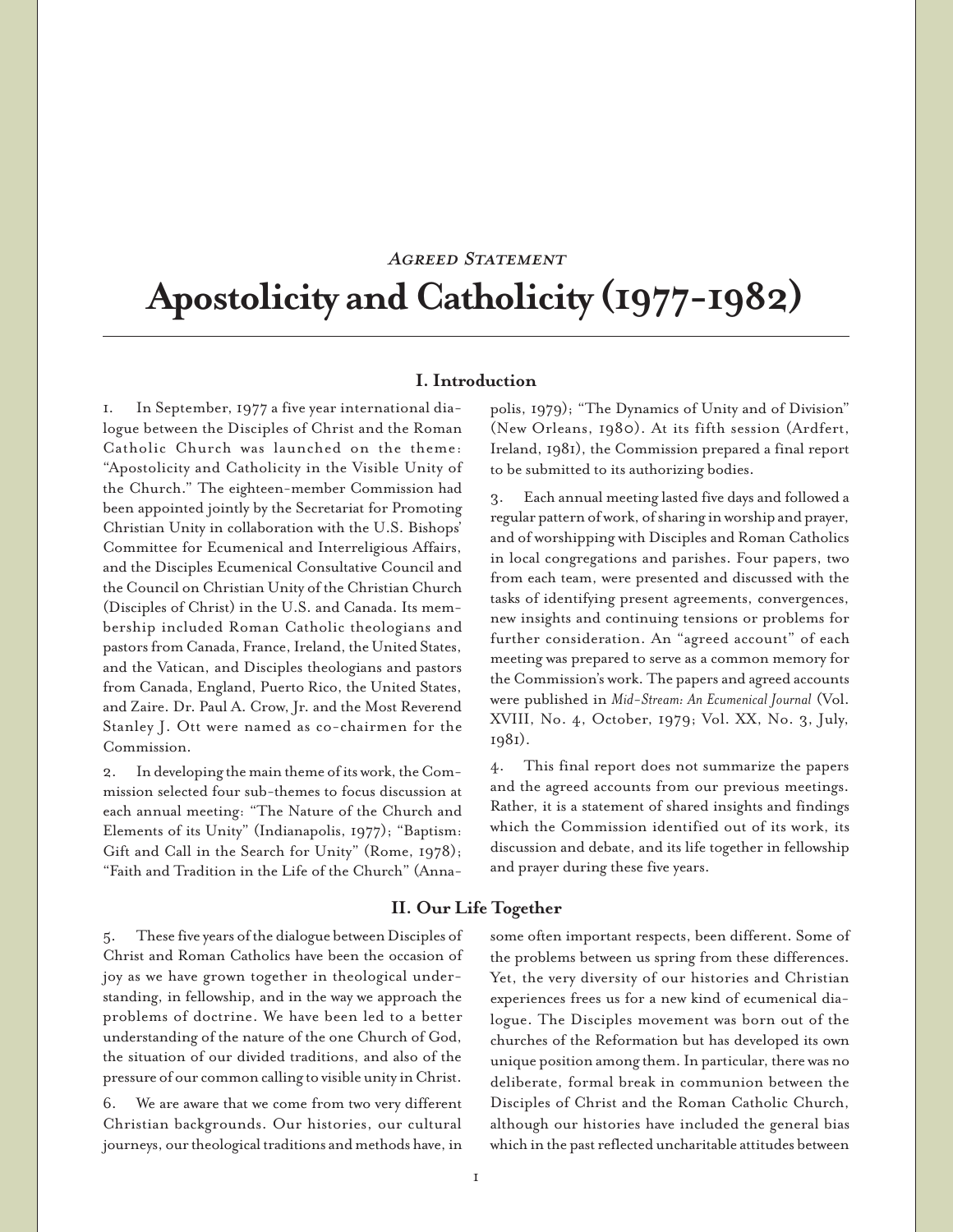Protestants and Roman Catholics. This fact has allowed us to move beyond any initial apprehensions or presumed distance into cordial relationships and to discover that we have more in common than we expected.

7. A significant amount of what we thought initially to be division cannot be so defined. We have begun to discover that when we go beneath the current theological descriptions of our traditions, a convergence becomes evident. As we understand our traditions and our ecclesiologies more clearly, we discover a common source has fed them. The customary vocabulary of division does not exactly describe our situation, even though there are still some important things we cannot do together or on which we cannot yet be at one.

8. This dialogue has been liberating because both Disciples and Roman Catholics set the fullness of communion at the heart of their understanding of the Church. Barton Warren Stone claimed for Disciples: "Let Christian unity be our polar star." Alexander Campbell proclaimed that "The union of Christians is essential to the conversion of the world." The same vocation, inherent in the Catholic tradition, was also claimed for Roman Catholics by the Second Vatican Council: "The restoration of unity among all Christians is one of the principal concerns of the Second Vatican

Council. . . . The concern for restoring unity involves the whole Church, faithful and clergy alike" (*Decree on Ecumenism*, nn. 1,5).

9. Paradoxically, some of our differences spring from the ways we have understood and pursued Christian unity. For example, the Disciples of Christ, called into being as an instrument of unity among divided Christians, have refused to make creeds the definitive faith in order to promote unity and communion among Christians. The Roman Catholic Church, on the other hand, holds to the creeds and the Petrine ministry for the same purpose. Our dialogue has helped us see this and other contrasts in the context of the fundamental commitment of Disciples and Roman Catholics to serve the visible unity of the whole People of God. In this perspective, some issues that seem to divide us can be traced to the same roots and certain of our differences appear complementary.

10. The nature of our ecumenical dialogue requires us to listen to each other's theological words while searching for the language of convergence, always in faithfulness to the truth of the Gospel. Our report gives substantial commentary on the issues which have been at the heart of the first phase of our dialogue and gives our churches hope for the future.

## **III. Spiritual Ecumenism**

In Christ God has shown his supreme love for the world (Jn. 3:16), destroying the power of sin, reconciling us to himself (II Cor. 5:18-19) and breaking down the barriers of division in the human family. The Spirit of God is in the Church to bring this reconciling work of Christ to completion and continues to gather into it all who are ready to accept the saving Gospel. As human history unfolds, the Spirit of God prepares the coming of the final Kingdom. Already in the Church, the future unity of the Kingdom is anticipated as the Spirit brings together in faith and love those who acknowledge the Lordship of Christ.

12. The Spirit of God draws the Church towards full unity. God's Spirit also works in the world for a new humanity through the liberation of human beings from the oppression and alienation that comes from sin. Both realms of the work of the Spirit are integral parts of one plan of salvation.

13. The unity God has given and continues to give the Church has its origins in God's own life. The Spirit of God is the author of the Church's unity. Through the Spirit, all who are one in the Church are drawn into the loving communion of the Father and Son and in that communion are united to one another. Thus, they are being made one in mind and understanding, since through faith they adhere to the one eternal Word in whom the wisdom of God is fully expressed. In this unity, the divine plan of salvation accomplished in Christ is expressed in the world and is being ever more fully revealed.

14. This theological awareness permits us to affirm that visible unity will come from the one grace of the Spirit of God dynamically present among Christians even in their divided condition. The Spirit calls all Christians to assume responsibility for giving authentic expression to their unity in life, in worship and in mission. The Spirit enables them to overcome obstacles and empowers them to grow together towards full visible unity.

15. The work of Christian unity, then, is profoundly and radically a spiritual one, i.e., it comes from and is a response to the Holy Spirit. We are encouraged that both our churches share a will for unity but acknowledge that, for this unity to be made fully manifest, our will and our commitments must be sustained by what has been called *spiritual ecumenism* (*Decree on Ecumenism*, paragraph 8). Spiritual ecumenism does not permit us to avoid the pain of our separated existence, being content to remain as we are. Indeed, the Spirit gives us the courage to confront our divided state.

16. Spiritual ecumenism does not allow us to leave aside the need to deal with the visible manifestation of the unity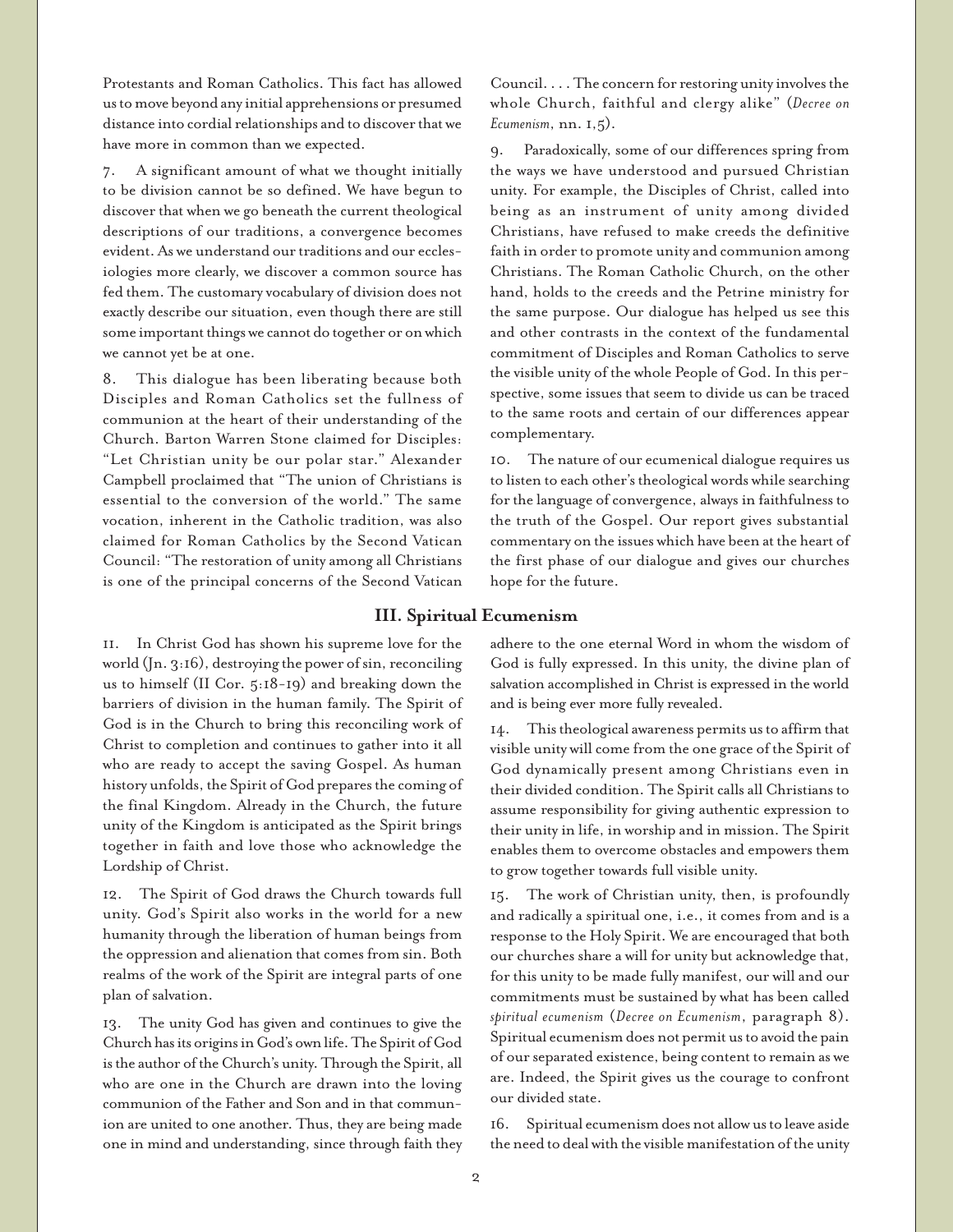of the Church. Indeed, we understand that just as the Word of God became flesh in Jesus, so in a similar way, the power of the Spirit of God is manifested in the Church as a visible communion.

17. Nor does spiritual ecumenism relieve us of the Gospel concern for the poor, the alienated and the oppressed. Indeed, Christians often become truly aware of the bonds that unite them and hear the call to conversion of heart as they meet the challenge to promote a society of justice, freedom and charity serving the dignity of every human being.

18. Spiritual ecumenism arises from the realization that the one Spirit of God has already brought us into Christ and continues to move us towards full visible unity. Spiritual ecumenism gives us hope that the Spirit will lead us from the imperfect unity we know painfully in our divided condition to a wholeness we shall experience in joy.

19. Spiritual ecumenism implies a clear consciousness of the sinfulness of division among Christians. Through spiritual ecumenism we are set free as communities and as individuals from seeking to justify our divisions and we are moved to seek a shared life in a reconciled community. Spiritual ecumenism impels us to a quality of evangelical life marked by the will to be faithful to Christ and open to one another. It also implies repentance and renunciation of egoism, as well as newness of mind, humility and gentleness in the service of others, that is conversion of heart. This *metanoia* thus provides what might be called an "evangelical space"—an arena for the operation of the Gospel—in which we find God's grace newly available to bind us together in praising, blessing, beseeching the God who makes us one. In this evangelical space, we discover new possibilities for genuine exchange and sharing and for seeing in a new light these

affirmations that find historical expression in our still separated communities.

20. Thus, spiritual ecumenism allows us to be open to the grace of God. The Holy Spirit is freeing us to experience together his unifying power in the many ways open to us in the ongoing life of the Church, that is, accepting and proclaiming together the Word of God in the Scriptures, confessing together the same Lord, praying together, attending one another's celebration of the Lord's Supper and having a common mission as the priestly people of God in the whole human community. Although we do not yet fully share these experiences owing to our desire to be authentic and faithful to the Church as we have known it heretofore in our communions, we nevertheless realize that God makes the power of his unifying love felt even now. He speaks to us about the contradictions of our divisions when together we open ourselves to Him in prayer and worship, in our joint efforts at articulating a common theological language in ecumenical dialogue, and in the common struggle for justice and peace in the world.

21. In this evangelical space we are empowered both to grow together and at the same time to pay the price of suffering caused by our present divisions and by the efforts to overcome them. Here we discern a reflection of the present growth in painful struggle that marks the whole ecumenical movement. But we take hope, knowing that "the whole creation has been groaning in travail together until now and not only the creation but we ourselves, who have the first fruits of the Spirit, groan inwardly as we await . . . redemption." So "we wait for it with patience," confident that "the Spirit helps us in our weakness" and trusting that "the Spirit intercedes for the saints according to the will of God" (cf. Rom.  $8:22-27$ ).

#### **IV. Baptism**

22. By its very nature, baptism impels Christians toward oneness. In baptism a person is incorporated into Christ Jesus and into his Body, the Church. The fundamental unity which God has given us is rooted in the sacrament and cannot be destroyed. We are called to the one baptism by the Gospel that is the way of salvation for all humanity. Baptism is, therefore, the fundamental source of our oneness in Christ's life, death and resurrection.

23. Yet, we came to the subject of baptism with an awareness of differences in baptismal practice which could not be treated lightly. At first sight, these differences might seem to represent divergent understandings which could threaten our fundamental unity through baptism.

24. In fact, we have discovered important areas in which our understanding and practice of baptism encourage us to speak truly of one baptism. These areas were found to have varying degrees of significance.

(a) We share a common attribution of the origins of baptismal observance to the example of Jesus, the command of the risen Christ, and the practice of the primitive Church.

(b) For both Disciples of Christ and Roman Catholics baptism is with water and "in the name of the Father, and of the Son, and of the Holy Spirit."

(c) In both our traditions, baptism is ordinarily administered by a duly authorized minister.

(d) In both our traditions, it is affirmed that we enter into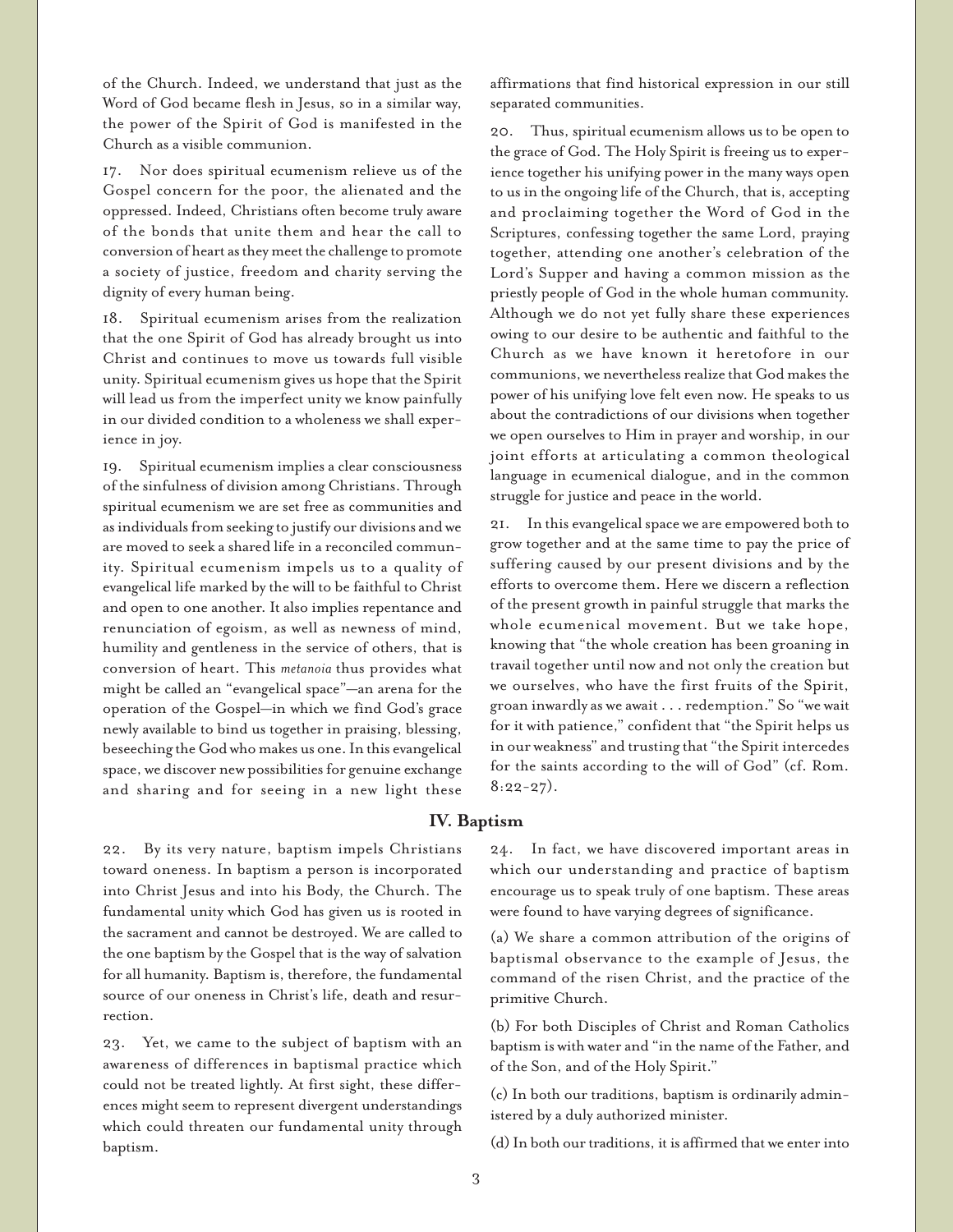a new relationship with God as his children and as brothers and sisters, one of another in Christ, for in baptism our sins are forgiven and we become a new creation.

(e) Since God never revokes the new relationship brought about in baptism, rebaptism is contrary to the Gospel and should never be practiced. Nevertheless, we are aware of the need for continued repentance after baptism and we experience forgiveness in the ongoing life of the Church.

(f) Both our traditions maintain the necessity for the role of faith in baptism. For both Roman Catholics and Disciples, incorporation into the Body of Christ and forgiveness of sins are primarily acts of God that presuppose faith and call for a continuing active response of faith for their full development and fruitfulness.

25. This fundamental agreement must be kept in mind as we seek to interpret anew certain differences in regard to baptism. These differences fall under two headings:

#### **The Relation of Personal Faith to Baptism**

26. Since believers' baptism is the form of baptism explicitly attested in the New Testament, the conviction of Disciples is that the rite of baptism should be preceded by a personal confession of faith and repentance.

27. For historical, theological and pastoral reasons, Roman Catholics baptize infants. They see this as the first sacrament in the process of Christian initiation, followed by Christian nurture and instruction, and culminating in the sacraments of Confirmation and Eucharist, accompanied by a life of continual repentance and conversion.

28. However, Catholics see the fundamental belief of their church regarding baptism as expressed with new clarity in the revised rite for adult baptism, which includes personal confession of faith.

29. At the same time, Disciples have an increasing appreciation for the place of infant baptism in the history of the Church. In part, this involves understanding infant baptism in relation to Christian nurture in both the family and the Christian community. Also, Disciples have seen that infant baptism has been a pastoral response in a situation where members are no longer predominantly first-generation Christians.

# **The Mode of Baptism**

30. Disciples practice immersion, believing it to be the practice of New Testament times and the clearest symbolic representation of our participation in the death and resurrection of Christ. Roman Catholics, on the basis of early Christian tradition, regard pouring as an acceptable mode while acknowledging the symbolic value of descent

into the baptismal waters. They have always recognized and sometimes practice baptism by immersion. Disciples are coming to recognize the other modes, while retaining a preference for immersion.

31. Although God's saving power in the world is unlimited, baptism is fundamental in Christian life. By it, we become members of Christ's Body and participate in the life he gives. Participation in Christ's life calls us to enter his ministry, suffering, death and resurrection, as is prefigured in our baptism, for the salvation of the whole world.

32. Because both baptism and the eucharist involve participation in the Body of Christ and since the grace of God received in baptism is nurtured and strengthened by participation in the eucharistic meal, the oneness achieved by grace in baptism should find manifestation and completion in the *anamnesis* (memorial/remembrance) of the sacrifice of Christ for all humanity at the table of the one Lord.

33. Baptism is, paradoxically, a sign of unity and a reminder of disunity. It is a sign of unity inasmuch as it incorporates all Christians into Christ. It is a reminder of disunity in that, as administered, it also initiates Christians into separated ecclesial communities with their special traditions and doctrines.

34. We have been helped in our further consideration of this paradox by distinguishing two affirmations of faith. The one is the fundamental assent of the person to God's gift of grace in Jesus Christ, a gift that is, in itself, life-transforming and that is signified in baptism. This affirmation brings our lives under the determination of God's grace, thereby turning us outward from ourselves and making us one in Christ. The other is the acceptance of the elaboration of the faith as that has come to expression in our separated ecclesial communities. Baptism is also the induction into a particular ecclesial community with its own explication of the one faith. Making this distinction, therefore, has helped us to understand our fundamental unity and to locate the source of our separation.

35. However, in conclusion, we affirm the mutual recognition of baptism administered by Roman Catholics and Disciples, convinced that the oneness we received by the grace of God in baptism must find its completion in visible ecclesial unity, so that the world may believe that Jesus is the Christ, the Son of the living God, as we together confess him to be. We are determined, therefore, by the same grace to discover more fully the truth that shall set us all free.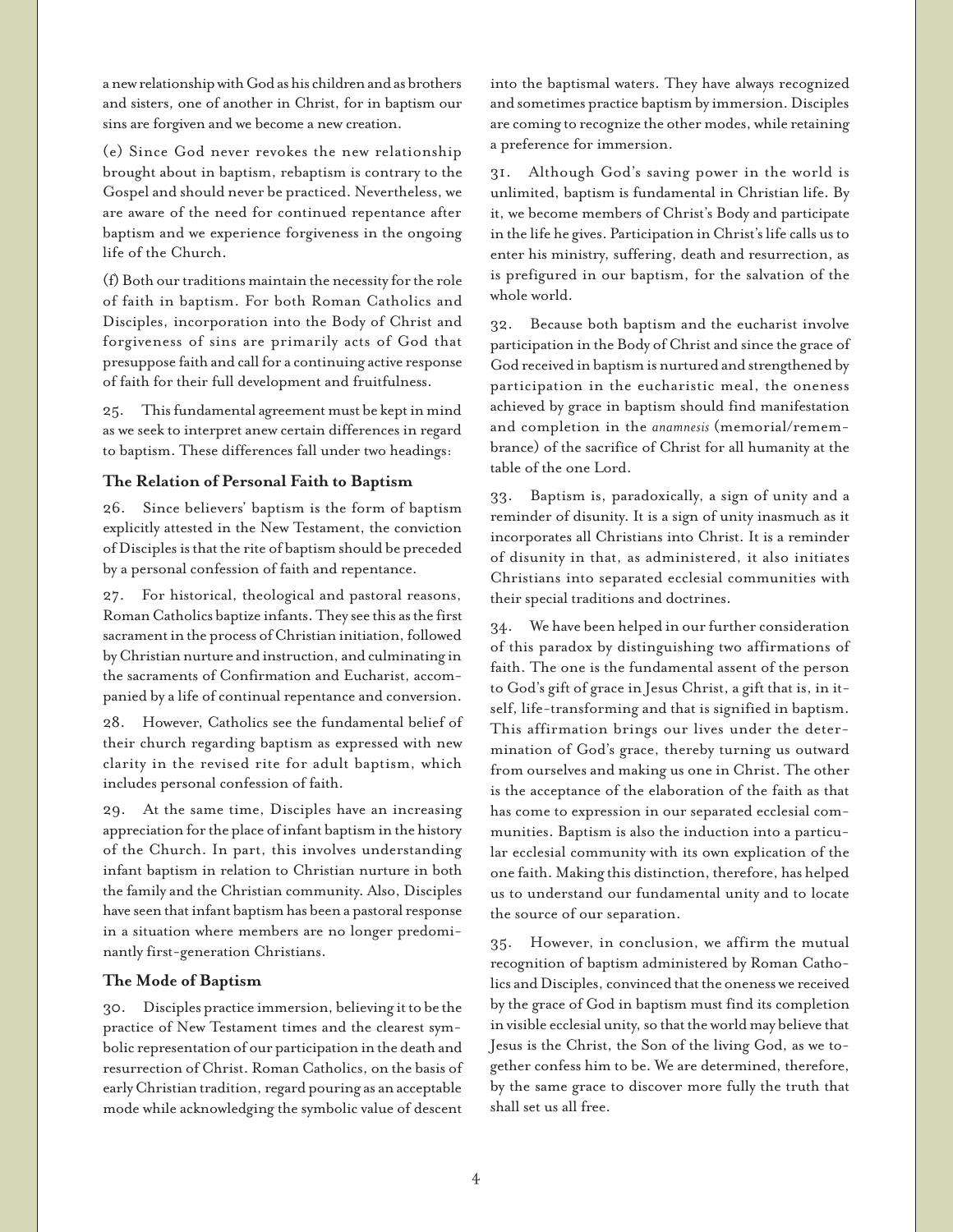# **V. Faith and Tradition**

36. Our two traditions are called to proclaim to the world the fundamental truth of God's reconciliation in Christ, to which both have given assent. This common assent is sealed through baptism in separated ecclesial bodies; nevertheless, in our baptism we are given radical unity. This realization impels us as the Church, the Body of Christ, to witness to the Apostolic faith in our life, teaching, liturgy, and service.

37. The Church, under the guidance of the Holy Spirit, has developed the means for proclaiming the Apostolic faith from age to age, as it has sought to defend the faith and communicate it faithfully in different times and circumstances. Scripture and Tradition embody these responses to the faith that God gives.

38. Faith is God's gift, both to the individual and to the community. In both cases, it is through the power of the Holy Spirit that we believe, grow in faith and live by faith. Our faith is that Christ is the Risen Lord who is the reason for the existence of the Church. This faith begets a new relationship among all who believe. The faith which commits a person to Christ commits that person to the Church which is his Body; because faith is given by the one Spirit of Christ, it is the one basic faith that binds Roman Catholics, Disciples and other Christians in one fellowship in that Spirit. However, in spite of this radical unity in the Body of Christ, we recognize that we have not yet fully achieved the visible ecclesial unity which he willed. While gratefully recognizing the measure of agreement reached on this topic, we also became acutely aware, at this point, of some serious unresolved issues that need further discussion in our dialogue; these, we believe, should be a major part of our future agenda.

39. The conversion process by which one commits oneself in faith to Christ and to Discipleship is a gradual, continuous and difficult one. Christ promised that his Spirit would be present to the individual in and through the community of believers. The Christian community, therefore, calls forth, nurtures, illumines, and sustains the faith of the individual in its liturgy and prayer, and its example of Christ-like love and service.

40. Christian life is life in community, a community which recognizes the dignity and freedom of human conscience, while also acknowledging the need for the individual conscience to develop in greater obedience to the Gospel. The Church is called to guide and enable this process.

41. Each Christian's faith is inseparable from the faith of the community. Personal faith is an appropriation of the Church's faith and depends on it for authenticity as well as for nurture. At the same time, bearing witness to

personal faith builds up the life of the Church and quickens and strengthens the faith of all.

42. Insofar as the Church as a community of faith and love is the sign of Christ in the world, believers are called to offer a common witness of faith, so that the world might believe that Jesus is Lord. Thus the life of faith, both of the individual and of the community, is expected to manifest a certain quality by which it becomes a "light in the world," "salt of the earth." Both the individual believer and the pilgrim Church are ever called to a deeper conversion to Christ, a more authentic faith. Scripture, mediating the Word of God, has a central, normative, and irreplaceable role in this process of personal and ecclesial conversion.

43. Together the Disciples of Christ and the Roman Catholic Church acknowledge the important role of Tradition in the life of the Church. The relationship between faith and Tradition has to do with the question of how Christians from age to age come to the knowledge that Jesus Christ is the Lord of life and the way of salvation for the whole world.

44. The Apostles were called by Christ and commissioned to a unique position in the life of the Church. They attest the presence of the risen Lord and hold a special place in the communication of faith to subsequent generations. In that communication, the Holy Spirit is always present in the life of the Church, guaranteeing that the Church shall not fail to bring about the fulfillment of the divine plan.

45. Under the inspiration of the Spirit, the New Testament expresses the response in faith of the Apostolic Church to the risen Lord. This response was itself conditioned by God's revelation and promises to Israel.

46. The New Testament Scriptures, resting on the authority of the Apostles and interpreted with the aid of the Holy Spirit, constitute the inspired record of the Tradition which stems from the Apostolic Era. This Tradition reflects the *sensus fidelium* (the shared awareness of the faithful) of the primitive church as a whole. However, the *sensus fidelium* is not fixed in the past, but is ever dynamic and living through the dialectical interaction of Scripture and Tradition in the ongoing life of the Church from age to age.

47. Each generation must come to faith anew through the power of the Holy Spirit and hand on this faith to succeeding generations. At the same time, the Church in every age inherits the successes and failures of the past.

48. In the process of making explicit the implications of revelation, various traditions arise. This resultant diversity is to be expected and is frequently itself an ex-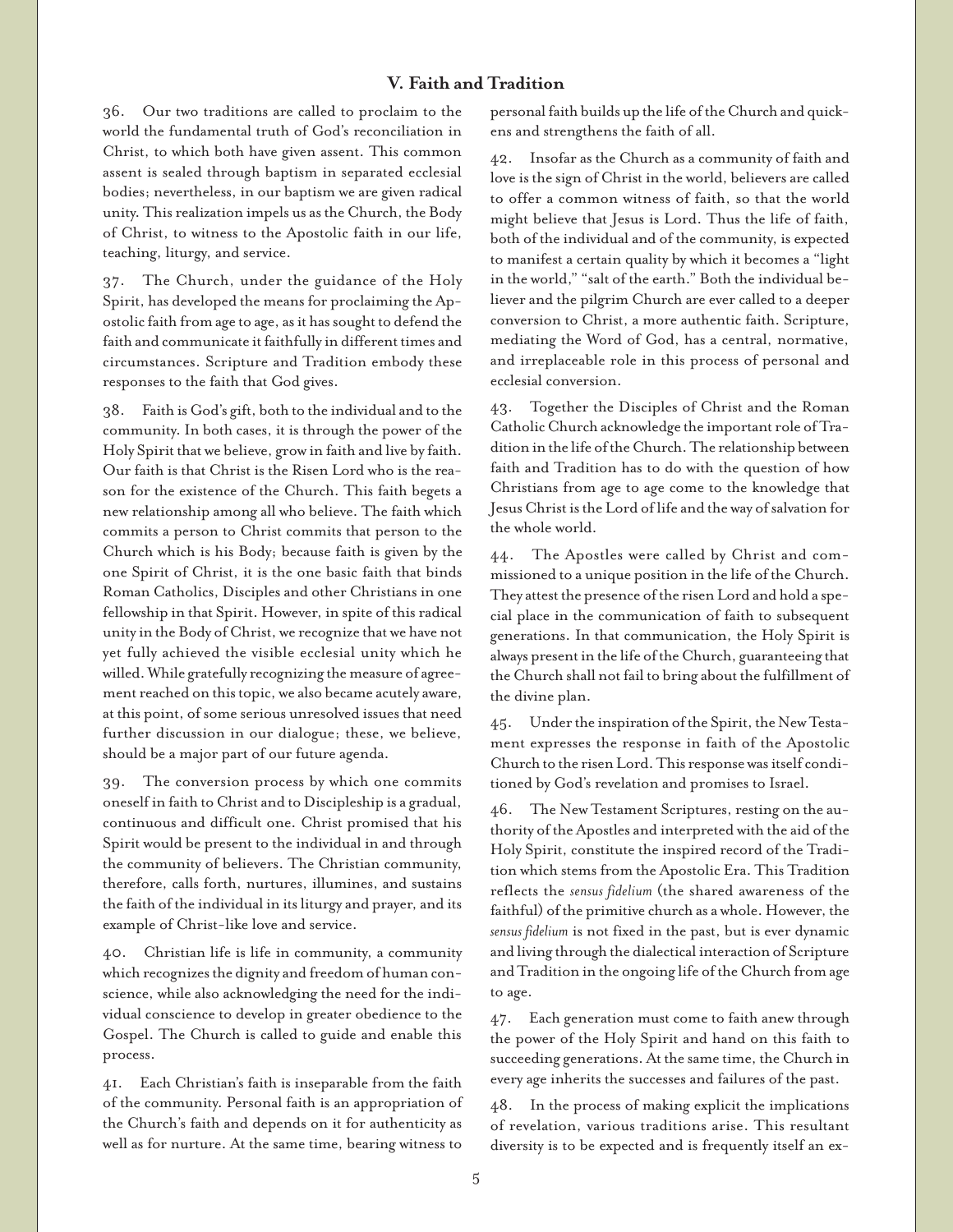pression of the catholicity of the Church. Problems arise when the ecclesial context in which a baptismal assent is made exercises an influence of such a kind that the communion in faith is compromised. Roman Catholic and Disciples both recognize that they move beyond the fundamental reality of faith in God revealed in Jesus Christ to understandings that have grown out of a diversity of Christian traditions.

49. Roman Catholics hold that the living transmission of the Gospel in and by the Church is necessary for a more complete articulation, manifestation and application of the truths that are in Scripture than Scripture alone affords. They look to the affirmations of faith and interpretations expressed in the Church's official liturgical texts, creedal statements, teachings of the episcopal college, especially in councils, and papal teachings which they believe to be formulated with the guidance of the Spirit. While the Scriptures are normative and the soul of all subsequent theological investigation, their adequate understanding is possible only within the life of the believing community.

50. Disciples believe that the New Testament is a sufficient expression of the essential faith, doctrine, and practice of the individual Christian and the Christian community. Thus while being conscious of standing in the Tradition of the Church, they have not given a normative position to later expressions of the faith of the Church, and in particular have not used creeds and confessions as tests of eucharistic fellowship. Disciples believe their history shows that a church can develop and sustain its own distinctive character without a formal creed, and that the exercise of freedom and diversity in expressions of belief and worship need not threaten its unity. However, where affirmation of faith, both ancient and modern, have been used as a basis for the expression of the essential unity of the whole Church (for example, in united churches). Disciples have gladly accepted them.

51. Both Disciples and Roman Catholics are committed to the appropriation in their own lives of all that is good from the traditions of others, both in the past and today.

#### **VI. Affirmations About the Unity We Seek**

52. Through a convergence of doctrinal understanding and in the experience of the reality of our oneness in the fundamental assent to God, we are able to accept as a basic principle of ecumenism that there can be only one Church of God (*unica Ecclesia*) and that this Church already exists. It is the accomplishment of salvation, both individually and corporately, for all humanity. This salvation to which Scripture bears witness expresses God's purpose for the entire creation.

53. The new humanity in Jesus Christ which God wills comes to exist in the one Church of God. The coming definitive form of the Church as God's eschatological people can be fully known only to God. Both Roman Catholics and Disciples believe that the Church takes visible shape in history and that one sign of this visibility is the common profession of the Gospel with reception of baptism. This visible community belongs to the very *esse* of the Church.

54. Through their common life and fellowship (*koinonia*) the members of this community which is the Church witness to salvation as they pray and worship together, forgive, accept, and love one another, and stand together in time of trial. Such communion is made possible by a deeper communion, a communion in the good things that come from God who makes the people of the Church his own as a new creation in Christ.

55. We become this new creation through the means of grace which God has given to his Church. Thus the Church is the visible form of God's grace. It opens the way to salvation through preaching, sacraments, and other institutions derived from apostolic authority. Participation in these means of grace constitutes the deeper communion that unites us together in true fellowship in the Spirit.

56. To this one Church belong all those who are baptized in water and the Spirit with the authentic confession of faith in Jesus as the Son of God. These persons become members of the Body of Christ and receive the seal of the Holy Spirit, which cannot be removed even by schism. Divisions among Christians cannot destroy the one Church of God.

57. As we look at differences between Roman Catholics and Disciples we often discover in them elements of complementarity. We see ourselves as having a communion *in via.* The unique unity of the one Church of God is the goal. We are already on the way; we have taken the first step in faith through baptism which is also the call to that final unity. Now we have the task of giving external expression to the communion *in via*. In the very process of our mutual discovery of certain ecclesial elements in each other, we are called in a renewed fidelity to actions that will make our relationship more intense and more profound.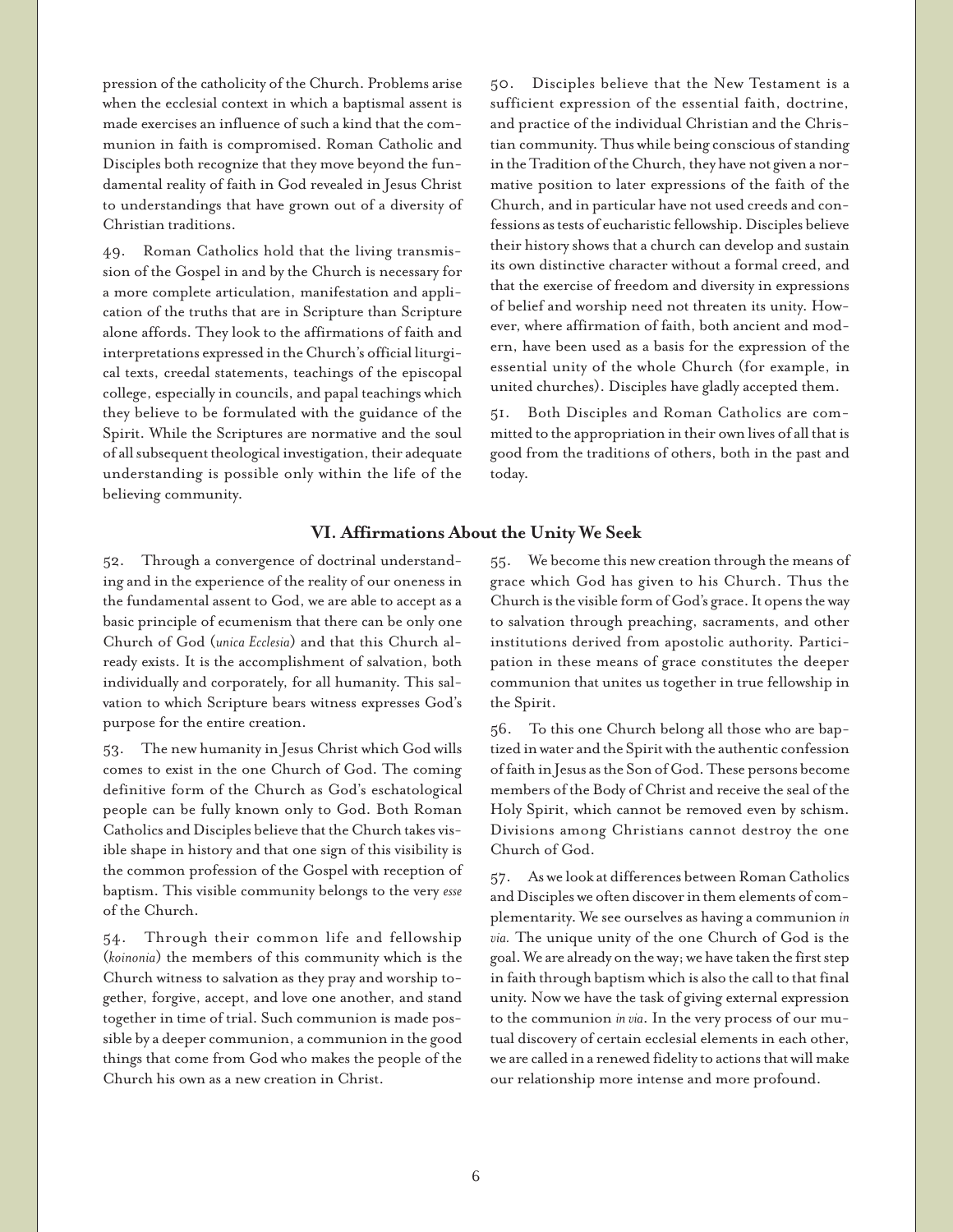# **VII. Looking to the Future**

58. Our situation as Disciples of Christ and Roman Catholics, discovering each other in this dialogue, is a reflection of what is happening everywhere among Christians as they yield themselves in obedience to what God is doing through the ecumenical movement. We are not yet at the point where we can ask the churches to which we belong to make a definitive judgment on our work or to commit themselves to some decision which could have structural consequences.

59. Yet our experience tells us and we must declare, that the relation between the Roman Catholic Church and the Disciples of Christ is in the process of a growth which is deeply important for both partners. This process calls for loyalty and courage as we pursue it towards maturity and, here and now, it challenges and makes demands on us both in a practical and costly way. The Lord is confronting us with these demands. We believe several of them especially require us to give a faithful response and to draw certain conclusions in practice:

- (a) Catholics and Disciples along with many other Christians are discovering that, in essence, their commitment to Christ and their fellowship in the Gospel are the same. There is already a unity of grace which in some measure is present, bearing fruit, and which is disposing us for visible unity and urging us to move ahead to it. One of the most striking insights we have received in our dialogue is the awareness that the interior communion between Christians across divisions is an essential element of unity and a necessary part of achieving the goal of full visible unity. This is something we have experienced as we have learned to take each other seriously in our theological awareness and in our commitment to the mission of Jesus Christ. Above all, we have experienced it together in our prayer, our reading of the Scriptures, and the meditation which has seasoned all our work and given a special flavor and substance to this dialogue. We have come to appreciate more deeply also the importance in our two traditions of the renewal of the liturgy and the centrality of the Eucharist. It is our immediate task to reflect seriously on what all of this means for the relationship between Roman Catholics and Disciples of Christ in each parish and congregation.
- (b) Spiritual ecumenism leads to more than the sum of doctrinal agreements. It requires us to "do the truth" of unity by acting together in the name of the Gospel. Our obedience to Christ, the Lord of history, has to be made incarnate as we carry our own responsibility of enabling the Kingdom to penetrate the world, its life, and its institutions. In its own way, it can be as full an expression of the common faith as doctrinal agreement, for action in harmony with the demands of the Gospel makes known Christian truth and reveals its riches. Communion expressed through practices is an important element of the emerging *koinonia* among churches. Joint action, both of individuals and of separated churches, is a factor in unity which reaches to the roots of the ecumenical task. This, too, has implications now for Disciples of Christ and Roman Catholics in each place.
- (c) Preparation for visible unity is taking place already through discussion of important doctrinal issues. This is clear from the work which has been done in our dialogue commission over the past five years. That is a significant beginning. We have now the framework in which it becomes possible and necessary to do further work on unresolved issues, particularly the nature and mission of the Church, the Eucharist, and the ministry.

60. The dialogue commission gives thanks to God that certain doctrinal convergences on some key issues begin to be discernible in our work already. This encourages us to work for no less than visible unity—not a limping compromise achieved by paring away divergences, but nothing less than common witness to the one apostolic faith.

61. The dialogue between Disciples of Christ and the Roman Catholic Church has begun, and already we must live in the logic of what is happening. It demands that we begin now, as far as possible, to proclaim together the same Lord Jesus Christ, giving common witness to "the hope that is in us" (I Pet. 2:13). It demands, even now, that we enter to the fullest extent possible into that process of mutual recognition which is ultimately a worshipful acknowledgment of the one Lord in whom we are baptized, whose gifts we enjoy, to whose service we are called.